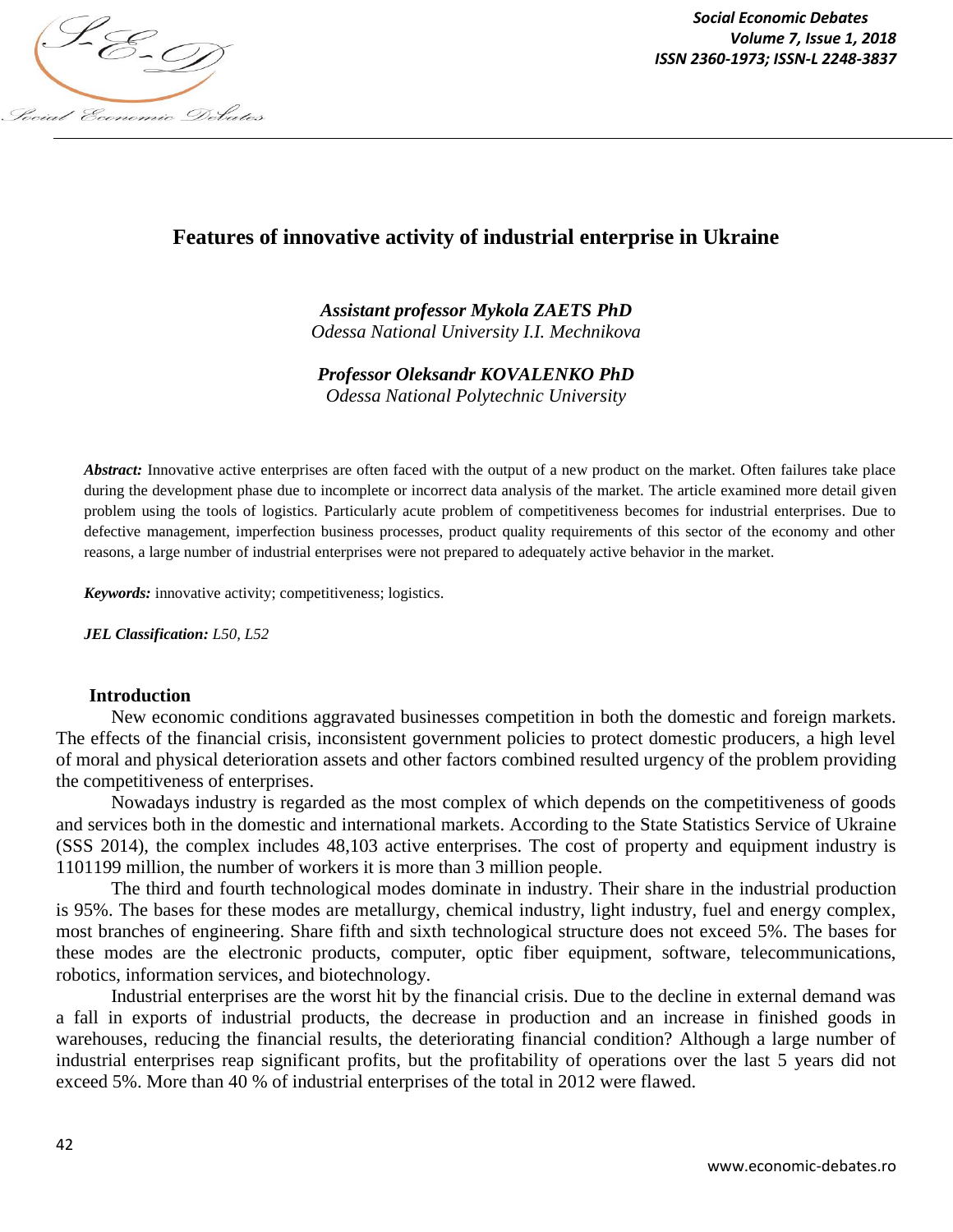

The export share of industrial output in GDP is about 40%, but its structure is unsatisfactory because of the prevalence of raw component which exceeds 60%. Production of high-tech and knowledge-intensive industries in total is only 15%.

It should also be noted negative emerging trend, the decline in production. Under these conditions, it is necessary to ensure the development of innovative activity of domestic industry, which would enable them to improve, become more attractive investment, and as a consequence *-* to compete with foreign companies. But you must first have a clear understanding of the basic problems of development and modern tools to solve them.

### **The purpose of research.**

The purpose of research is to research the peculiarities of innovative activity of industrial enterprises in Ukraine and to define the place of logistics in creating a new product.

#### **Results and analysis.**

The innovation is a developing complex process of creation, distribution and use of the new idea which promotes increase in overall performance of the enterprise. At the same time the innovation is not just the object introduced in production, and the object which is successfully introduced and making profit as a result of the conducted scientific research or the made discovery qualitatively other than the previous analog.

The scientific and technical innovation needs to be considered as process of transformation of scientific knowledge to the scientific and technical idea and further – in production for satisfaction of need of the user. In this context it is possible to allocate two approaches to a scientific and technical innovation.

The first approach reflects grocery orientation of an innovation in the basic. The innovation is defined as process of transformation for the sake of release of finished goods. This direction extends when the consumer's positions in relation to the producer are rather weak. However, products in it – not an ultimate goal, only means of satisfaction of requirements. Therefore, according to the second approach, process of a scientific and technical innovation is considered as transfer of scientific or technical knowledge directly to the sphere of satisfaction of needs of the consumer. The product at the same time turns in the technology carrier, and the form which he takes, is defined after coordination of technology and the satisfied requirement.

Thus, innovations, first, shall wear market structure for satisfaction of needs of customers. Secondly, any innovation is always considered as the difficult process assuming change of scientific and technical, and economic, social and structural character. Thirdly, in innovations the emphasis is placed on fast implementation of an innovation in practical use. Fourthly, innovations shall provide economic, social, technical or ecological effect.

Innovative process is a process of conversion of scientific knowledge to an innovation which can be provided as a serial event chain during which the innovation grows ripe from the idea to a specific product, technology or service and extends in case of practical use. Innovative process is directed to creation of the required markets of products, technologies or services and is carried out in tight unity with the environment: its directivity, rates, the purposes depend on the social and economic environment in which it functions and develops. Therefore only, on the innovative way of development economic recovery is possible.

Innovative activities are activities, are directed to use and commercialization of results of research and development for extension and up-dating of the nomenclature and improving of quality of products, enhancement of technology of their manufacture with the subsequent implementation and effective implementation in the internal and foreign markets.

The innovation can be considered as:

- $\checkmark$  process:
- $\checkmark$  system;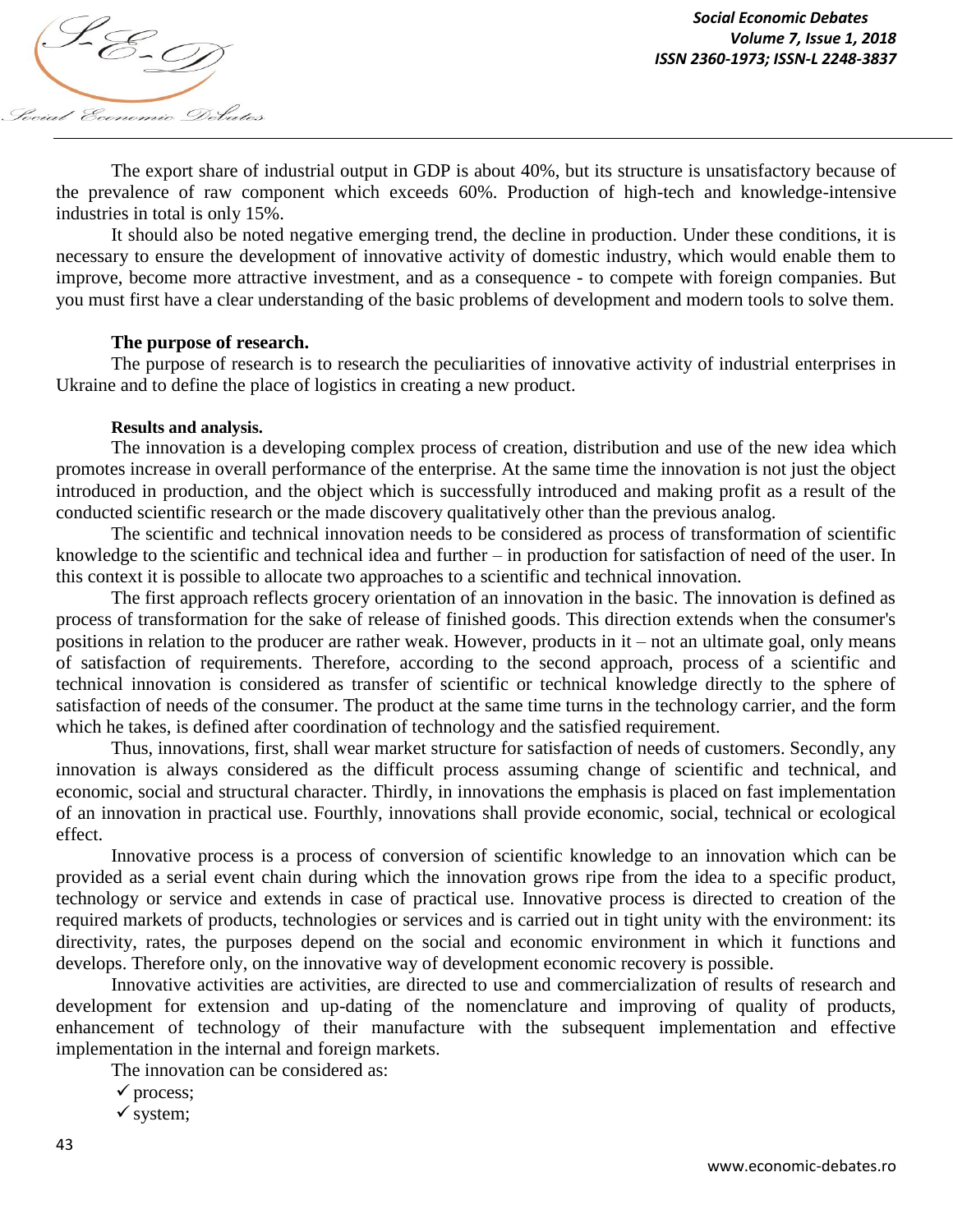

 $\checkmark$  change;  $\checkmark$  result.

The innovation has accurate orientation to the end result of application-oriented character, it always shall be considered as difficult process which provides a certain technical and social and economic effect.

The innovation in the development (life cycle) changes forms, moving ahead from the idea before implementation. Course of innovative process, as well as any other, is caused by difficult interaction of many factors. Use in enterprise practice of this or that version of forms of the organization of innovative processes is defined by three factors:

- $\checkmark$  condition of the external environment (political and economic situation, market type, nature of competition, practice of state-monopoly regulation, etc.);
- $\checkmark$  condition of the internal environment of this economic system (presence of the leading businessman and team of support, financial and material resources, the applied technologies, the sizes, the developed organizational structure, the internal culture of the organization, communication with the external environment, etc.);
- $\checkmark$  specifics of the most innovative process as object of management.

Innovative processes are considered as the processes penetrating all scientific and technical, production, marketing activity of producers and, eventually, focused on satisfaction of requirements of the market. The most important condition of success of an innovation is presence of the innovator enthusiast captured by the new idea and ready to make every effort to realize it, and the leading businessman who has found investments has organized production, has advanced new goods on the market, has undertaken the main risk and has realized the commercial interest.

Innovations form the market of innovations, investments - the capital market, innovations - the market of the competition of innovations. Innovative process provides introduction of scientific and technical result and intellectual potential for receiving the new or improved production (services) and the maximum gain of value added.

Innovative process can be considered as rather isolated, having final product and using traditional processes and structures as means of the realization without their any essential change (an example - release of some technical product which isn't replacing production of already existing products, and supplementing them). Management of such simplest type of innovative process comes down to allocation of resources for ensuring this process and to creation of additional incentives to participation in this process of the providing systems and services.

Recognition of usefulness of the new concept or the idea by the end user causes change of the external environment. The advantage, useful function is a difference of an innovation from opening and an invention. Opening and inventions have no social and economic value if don't become an innovation basis. Secondary introduction belongs already to updating.

It is expedient to enter division: the new opening, inventions, the ideas for the first time introduced in production by innovators, receiving primary superiority and which are quite often financed from the centralized sources belong to innovations of the first sort; inventions, a know-how, the ideas and opening introduced repeatedly by simulators belong to innovations of the second sort, i.e. such novelties aren't new in the world any more. If innovations of the first sort aren't obligatory for all enterprises, then innovations of the second sort are obligatory for all, and they are already more often financed by credit sources in venture and other forms.

The creator of new technology, i.e. the innovator, proceeds from such criteria as uniqueness and novelty; and the simulator – from such criteria as life cycle of a product and its economic efficiency.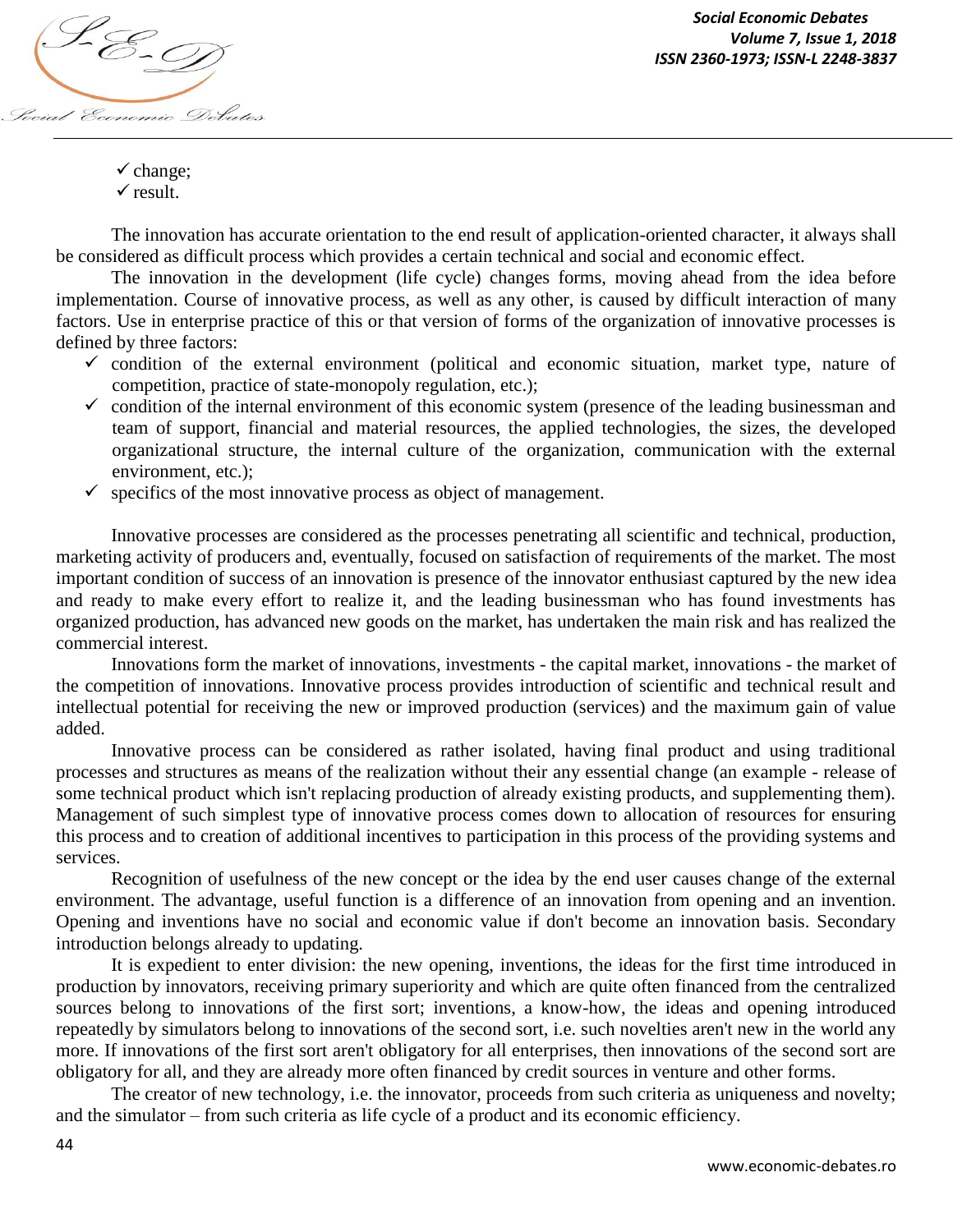

The uniqueness can be reached only in case the personnel of the enterprise have own, original knowledge and skills in this industrial sphere. Innovations are extremely important for such organizations which sell licenses.

As a result of modern changes, tendencies and processes both in the equipment and in economy new requirements which can't be satisfied at the expense of the available results of activity of people are formed. There are problems which solution is possible only by designing of new means and products, new organizational forms, i.e. thanks to innovative activity of people which makes the maintenance of any innovation.

According to the legislation of Ukraine innovative activity – is an activity that directed to the use and commercialization of research and development and leads to the release of new competitive products (services). In the works of the most respected experts in the field of innovation paid much attention to this process, and the process of developing a new product collectively comprising the steps of studying the market situation and idea generation to output real product to market. During this time, the organization has the potential options, receives information from the consumer evaluates the product removes from consideration the least attractive, developing product prototypes, tests and implements them in the market.

It should be noted that savings in the early stages may cause higher costs and even losses on these. Therefore intelligent policy management requires careful corresponding relation to the management of each of the business processes of new product development. The main business process of creating a new product includes:

- $\checkmark$  studying the market,
- $\checkmark$  generation of ideas,
- $\checkmark$  filtration of ideas.
- $\checkmark$  verification of the concept,
- $\checkmark$  economic analysis,
- $\checkmark$  product development,
- $\checkmark$  testing the product,
- $\checkmark$  test marketing,
- $\checkmark$  launch on the market,
- $\checkmark$  evaluating the effectiveness launch on the market.

Note that in the literature reviewed process is limited to stage launch on the market. We propose to extend the traditional understanding of this new stage of the process - assessing the effectiveness launch on the market, which will analyze achieving the targets of the use of the product, customer satisfaction and time to carry out the necessary adjustments.

For a period of one to two years after the launch on the market of novelty should be in the careful attention managers. Constant monitoring of the situation of the product, such as audit achieving the targets and analysis of customer satisfaction, allow time to identify and correct the errors and inaccuracies. Targets can be projected sales, availability of the product and so on.

Tracking Key Performance Indicators of the product output can be carried out by means of qualitative and quantitative researches. These data will help managers responsible for monitoring, promptly make appropriate changes to the product, thereby responding to market needs as much as possible reduces the risk of new product failure.

An effective method is also a selection of a manager assigned to the new product. In the area of his attention and control should be the entire chain - from raw material purchasing to final sales. The main task of the manager is to promptly inform management of any cases of deviation from the plans. Thus, in practice, to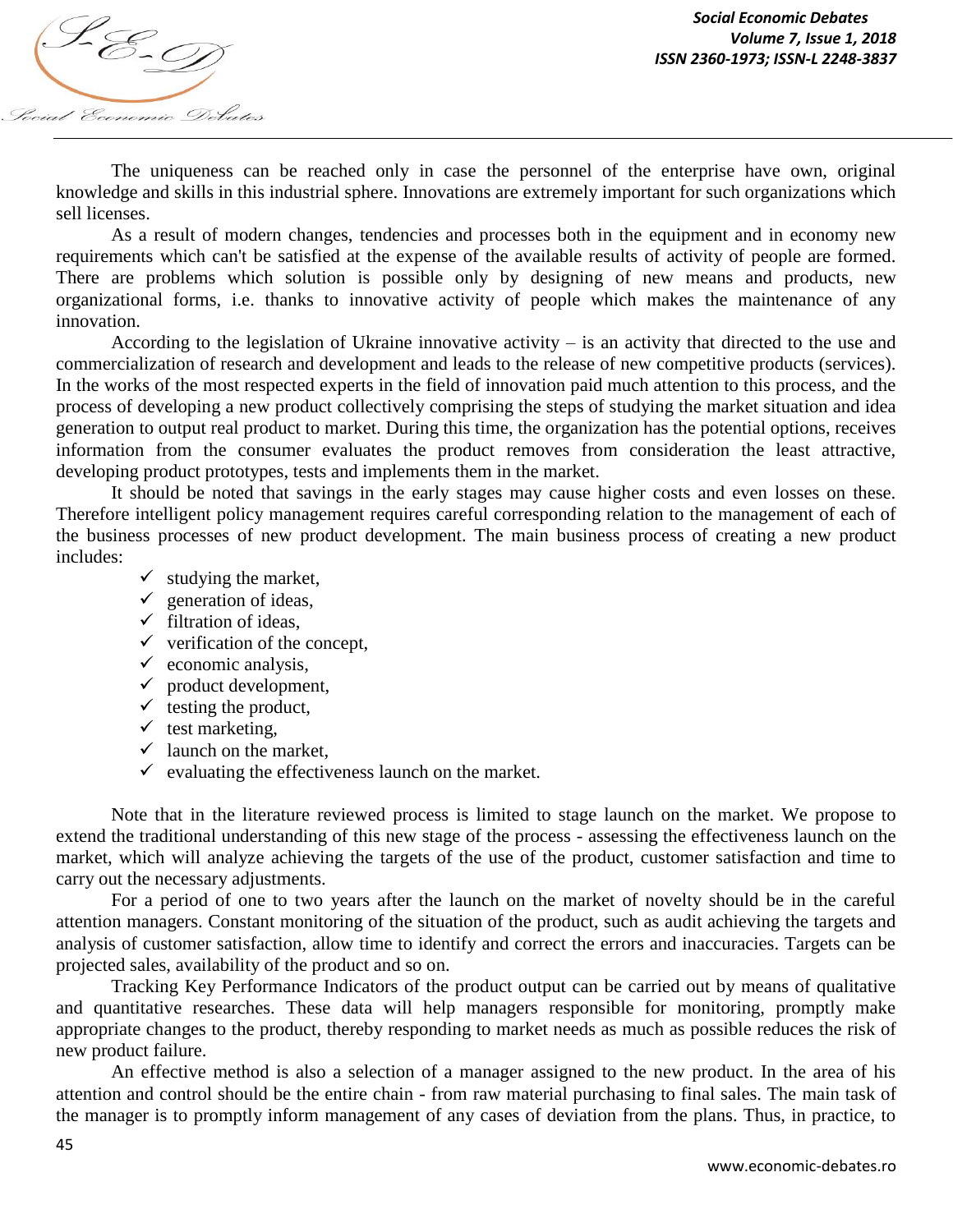

increase accountability of manager's motivation system can be based on achieving the targets of the use of the product and the required level of satisfaction on the basis of a period of time.

Despite the existence of profound algorithms to develop new product failures when starting new products is quite high. This especially applies to consumer products. Approximately 80% of new consumer products and 20% of new services fail.

Denote the major causes of failure of developing new products to the market:

- $\checkmark$  increase in costs to create and promote new products,
- $\checkmark$  tightening of laws on environmental protection and consumer protection,
- $\checkmark$  reducing the profitability of new products,
- $\checkmark$  increase of market segmentation,
- $\checkmark$  globalization of competition and growth in the supply of new products,
- $\checkmark$  reduction of product life cycles.

Analysis of the reasons for the failure of new products avoids many problems and greatly reduces the potential costs. It is worth to point out that the issues that new products are commercially unsuccessful can be divided into internal and external. Front cover causes, the occurrence of which depends largely on the perception of end-users of the product. These include, first, the lack of new product obvious distinctive edge as the inevitable failure of the product, if consumers believe that the novelty does not exceed the product they enjoyed before. One possible reason for this assessment is that the specifications of the new product do not meet the requirements of the market. It's also possible that the company has chosen the wrong strategy for positioning and consumers do not see the benefits of new products. Having first problem allows identifying testing, and the second - a survey of consumers.

However, most of the causes of inefficient launching new products are internal. These include:

- $\checkmark$  inadequacy of regulations managing the development of new products,
- $\checkmark$  indifference managers,
- $\checkmark$  slow the development of new products,
- $\checkmark$  non-systemic approach to the development of new products,
- $\checkmark$  poor coordination in the development of a new product in large industrial enterprises.

New product development – a process which requires coordination of efforts of many participantsrequires specific program implementation. Superficial market research, segmentation errors in the absence of clear objectives and monitor the execution of the budget, the use of risky positioning strategies end in failure largely of new products on the market.

A significant factor in the failure of a new product is indifference managers who believe that the development of new products diverts scarce resources away from the existing main production range.

An important issue is also a focus on short-term profit. If managers are focused solely on the performance of current income, the new product will most likely not be executed at the desired quality.

Many managers underestimate the negative effects of low rates of development of new products. Today, when the product life cycle has been steadily declining, and technological breakthroughs in various fields have become almost daily events, delays in the market - a strategic mistake. In companies that are in no hurry to introduce new products, develop new products cost prohibitive increases. Such companies rarely win significant market share or achieve savings in production and marketing. From a commercial point of view, the performance of the enterprise is more important than management cost of the product or to achieve a better quality product. In many modern studies indicated that the delay in the output of goods for 6 months results in the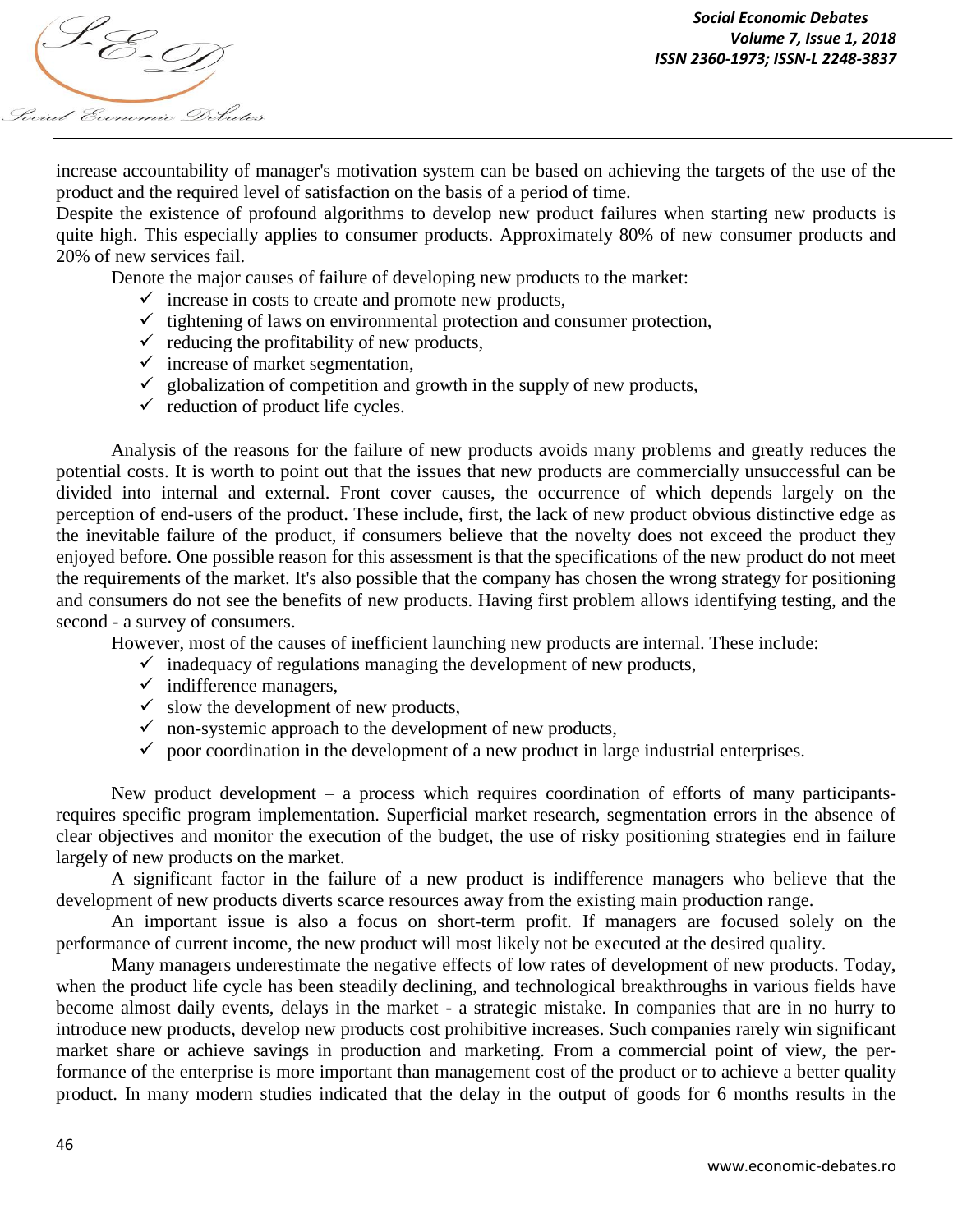

average for the industry to reduce the amount of return is 33%, with budget overruns group drafting a 10% reduction in the amount of profit corresponds to only 2%.

Modern industrial enterprise constantly need new market demand, as its managers the necessary skills assessment and implementation of new ideas. It is clear that employees of small industrial firms have close relationships with each client so that they understand that their success depends on the degree of customer satisfaction. But with the consolidation of its firm connections with consumers weakened, senior managers do not have regular contact with customers and employees low levels. The organizational structure of the company's growing more and more complicated and prioritizes issues of internal administration, which inevitably leads to a weakening of attention to customer problems.

Large industrial companies have a high level of functional specialization and usually geographically separated. Employees of the departments of sales, production, procurement, research and development are subject to different managers. Each service, each department has not only corporative, but also their own goals and develop their own culture relations. Thus, a significant problem the company is sharing information, communication between functional departments and prioritizing areas of their activities. Not surprisingly, a large number of innovative projects that are carried out on large industrial plants are closed, without having to hit the market.

Quality control process creation and launch of new products is not only important for new businesses that are trying to start a new product, but also for effectively working for many years organizations. Traditionally, work on a new project starts with the department of research that highlights premising idea. The study takes several months, and then developed a technology component of the product. When the design phase is completed, the project is sent to the production department. At each of these stages may delay associate with non-compliance and operations departments all sorts of delays? For example, the production department can send a draft for revision, citing the inability to manufacture the existing technology, resulting designers will spend some time on achievements of the project. Once finally on the market, the new product is likely to disappoint commercial staff, because the idea has lost its novelty, and the product will offer consumers no new benefits. As a result, the functional departments will accuse each other of incompetence. Preferably, the problem of coordination between divisions arises from the lack of a single center of administration and decision-making processes are integrated into all new product development. That is why there is a huge poorly managed and poorly structured flow of incoming and outgoing information which, in turn, leads to poor performance of a particular process.

A key problem that arises due to the presence of all these difficulties is long, uncompetitive release dates of the new product in today's competitive environment which is unacceptable.

All these and many other problems in the development of a new product can lead to that business or uncompetitive product release, or not are able to release it. This, in turn, damages for loss of profits due to the deteriorating position of the company and the market.

In general we can formulate the following main consequences of failure for the company related to inefficient release of a new product:

- $\checkmark$  freezing of funds spent on raw materials to create products unclaimed market,
- $\checkmark$  losses from inefficient investment in the product,
- $\checkmark$  loss of market opportunities for the company as a result of delays in bringing to market a new product,
- $\checkmark$  failure to achieve the strategic goals of the company.

This way, the managers' key task is to create conditions that would ensure the innovativeness of its activities in managing assortment portfolio reduced the risk of faulty manufacture or unclaimed product market, reduced development time of a new product.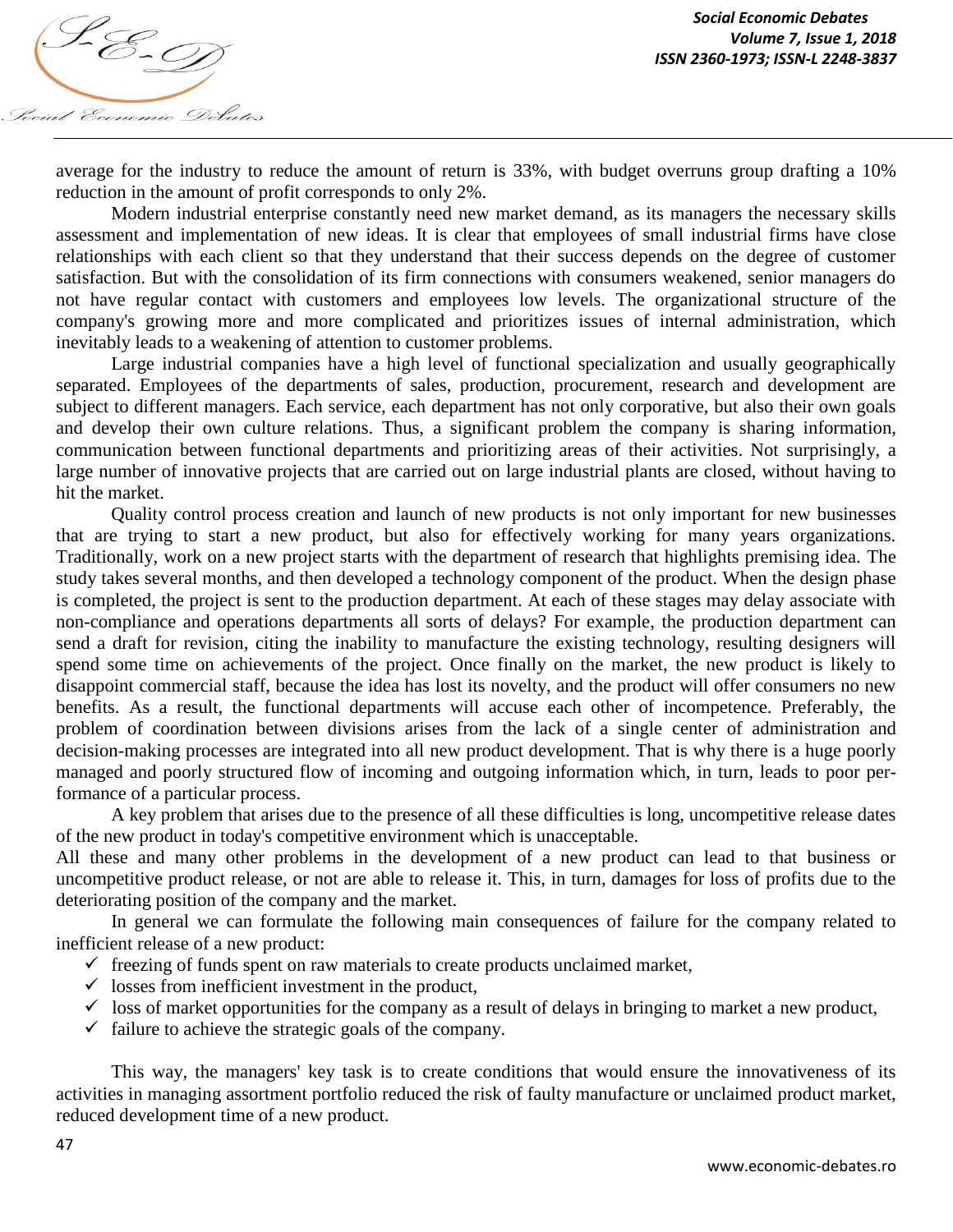

It should be noted that the task of developing a new product the company may decide to use the principles and tools of logistics. In view of outlined challenges and opportunities of logistics, you can define the basic provisions that highlight the role of logistics in the process of creating a new product:

- $\checkmark$  advancing requirements not directly to the quality of products, and to the system of product creation process, logistics ultimately designed to ensure predictable and stable quality, while reducing the development of new products,
- $\checkmark$  logistics puts spotlight selection mechanism for coordinating the development process. This approach, establishing a clear area of responsibility and motivation of managers remove their indifference and the risk of cross-functional relationships of incoordination and practice shifting the responsibility during non-compliance of a particular task,
- $\checkmark$  logistics configures the entire system to determine and achieve the final result of innovation, using the mechanisms of scientific justification for the demand of market outcomes, thereby reducing the risk of failure of new products to a minimum,
- $\checkmark$  using existing logistics tool provides the ability to optimize the performance of the material and information flows of the process of creating a new product,
- $\checkmark$  logistics provides reliability in obtaining the results of the activities of the enterprise by duplicating parts of the business,
- $\checkmark$  logistics provides continuity of experience and expertise in the development of a new product. Having transferred the management history allows more informed approach to operations to create new products.

## **Conclusion**

The systematic study of the problematic aspects of innovative activity of industrial enterprises reviews the main causes and consequences of ineffective innovation. Established that the key task of managers of the enterprise is to create conditions which guarantee its innovation activities in managing assortment portfolio, reducing the risk of production of low-quality or unclaimed product market and reducing development time of a new product. Determined the role of logistics in creating a new product, which in this process is very important since the introduction of the logistic approach to innovation activities of enterprises using the corresponding logistics tools can significantly improve the performance of the material and information flows and coordination in cross-functional level.

## **References:**

1. Androsova, O.F. (2007*) Transfer of technology as a tool for the implementation of innovation: Monograph* [in:] O.F. Androsova, A.V. Cherep – K.: Condor, – 356 p.

2. Burennikov, Y. (2009) *Innovation management industry (mechanical engineering*), candidate of Economic Sciences abstract thesis, Khmelnitsky National University.

3. Dedilova, T. (2006) *Strategic innovation management of industry in Ukraine*, candidate of Economic Sciences author thesis, Kharkiv Polytechnic Institute.

4. Kuzmin, O.E. (2005*) Activation of investment and innovation activity: Monograph* / O. Kuzmin, S.V. Knyaz, O. Vivchar , L.I. Melnik (eds.) Dr. Sc. Science professor. O.E. Kuzmin. – Stry: LLC 'Ukrpol'. – 250 p.

5. Lysenko, L. (2010) *Evaluating the effectiveness of innovative activity of industrial enterprises,* candidate of Economic Sciences author thesis, Kharkiv National University of Economics.

6. Makazan, E. (2008*) Investment and innovation activities of the food industry*, candidate of Economic Sciences author thesis, National University of Food Technologies.